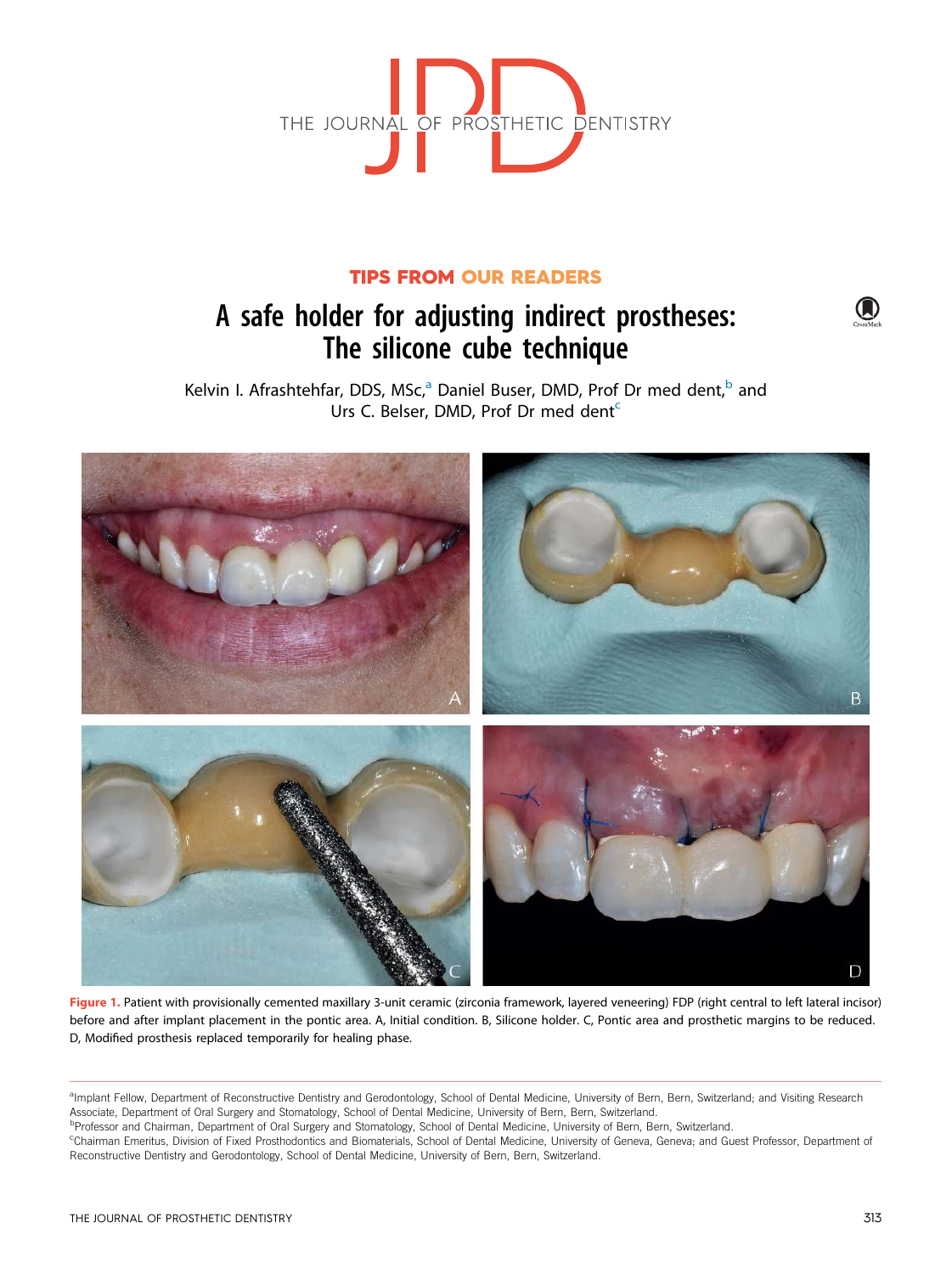

Figure 2. Two implant-retained maxillary interim prosthesis. A, Buccal surface of PMMA (polymethylmetacrylate) interim crown on maxillary left lateral incisor requires polishing. B, Silicone holder. C, Buccal aspect exposed for finishing and polishing. D, Polished interim prosthesis.

Small ceramic and interim restorations may be difficult to hold to adjust or polish, especially when wet. This technique uses polyvinyl siloxane to hold dental restorations securely during extraoral adjustments with rotary instruments.

A temporarily cemented maxillary 3-unit fixed partial denture with a zirconia framework and layered porcelain (Fig. 1A) required removal and adjustment in the course of implant placement in the pontic site. After fabrication of the silicone cube, the pontic area was reduced, and the margins were adjusted after coronally repositioned flap procedures. The modified prosthesis was adjusted $1-7$  and temporarily seated immediately after the planned surgical procedures.

The second example is a maxillary PMMA (polymethylmetacrylate) interim prosthesis that lacked a wellpolished facial surface (Fig. 2A). A silicone cube holder was fabricated for finishing and polishing this area with pumice and diamond polishing paste.<sup>8</sup>

### PROCEDURE

1. Mix the polyvinyl siloxane (Sil-Tech Super; Ivoclar Vivadent AG, President Putty; Coltène) homogeneously according to the manufacturer's instructions; form a cube; and embed the restoration (Fig. 1B).

- 2. Ensure that the silicone material wraps around the restoration and exposes only the surface to be adjusted.
- 3. When the material has polymerized, cut and trim the polyvinyl siloxane excess with a scalpel (carbon steel scalpel blade #15; B. Braun Melsungen AG).
- 4. Upon completion of the adjustments (Figs. 1C, 2C), use the scalpel to gently remove the restoration from the silicone cube if necessary (Figs. 1D, 2D).

#### **REFERENCES**

- 1. Işeri U, Ozkurt Z, Yalnız A, Kazazoğlu E. Comparison of different grinding procedures on the flexural strength of zirconia. J Prosthet Dent 2012;107: 309-15.
- 2. Hatanaka GR, Polli GS, Fais LM, Reis JM, Pinelli LA. Zirconia changes after grinding and regeneration firing. J Prosthet Dent 2017;118:61-8.
- 3. Bartolo D, Cassar G, Al-Haj Husain N, Özcan M, Camilleri J. Effect of polishing procedures and hydrothermal aging on wear characteristics and phase transformation of zirconium dioxide. J Prosthet Dent 2017;117:545-51.
- 4. Mundhe K, Jain V, Pruthi G, Shah N. Clinical study to evaluate the wear of natural enamel antagonist to zirconia and metal ceramic crowns. J Prosthet Dent 2015;114:358-63.
- 5. Mohammadi-Bassir M, Jamshidian M, Rezvani MB, Babasafari M. Effect of coarse grinding, overglazing, and 2 polishing systems on the flexural strength, surface roughness, and phase transformation of yttrium-stabilized tetragonal zirconia. J Prosthet Dent 2017;118:658-65.
- 6. Park C, Vang MS, Park SW, Lim HP. Effect of various polishing systems on the surface roughness and phase transformation of zirconia and the durability of the polishing systems. J Prosthet Dent 2017;117:430-7.
- 7. Clayton JA, Green E. Roughness of pontic materials and dental plaque. J Prosthet Dent 1970;23:407-11.